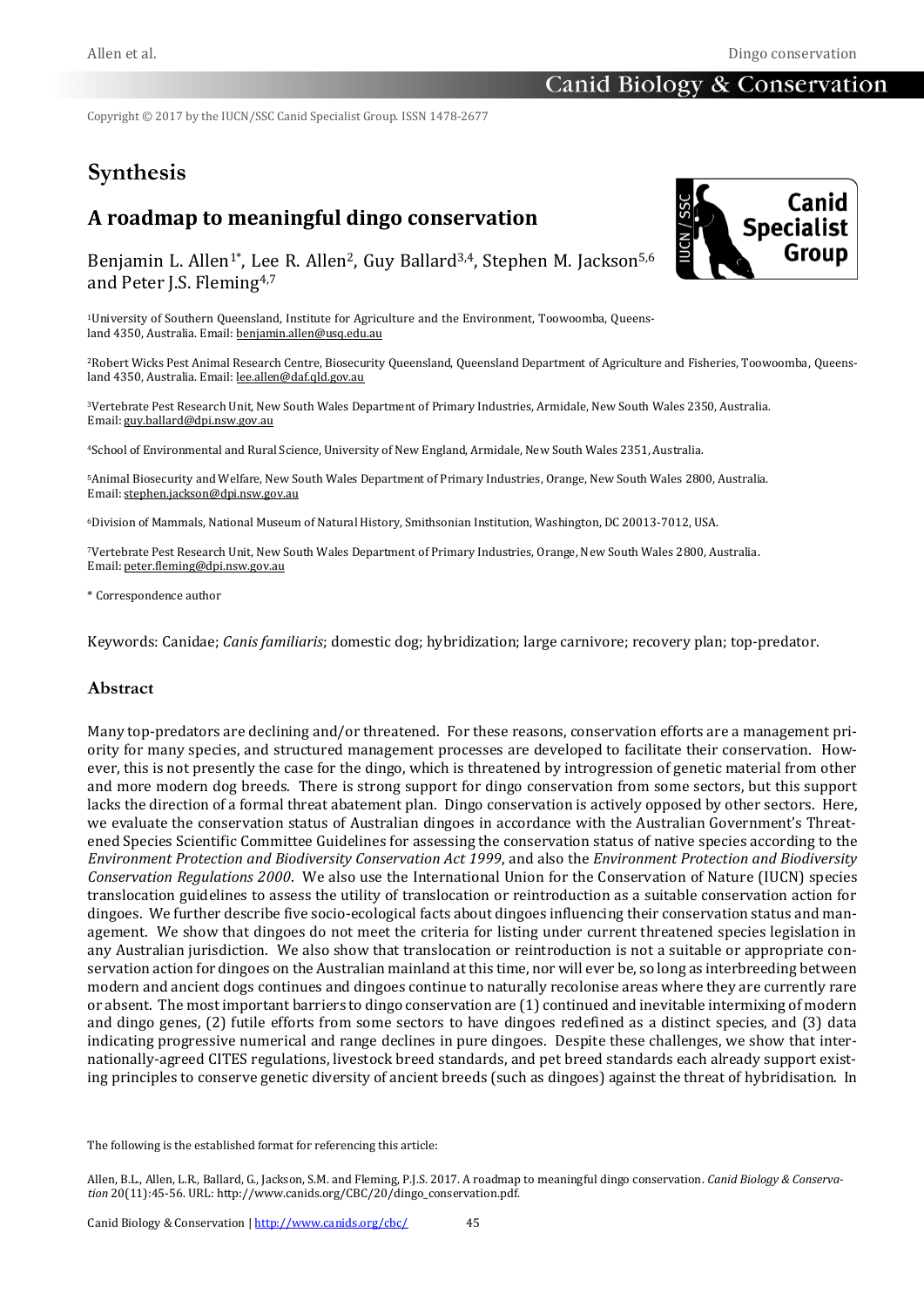accordance with these international standards, we propose a set of criteria for categorising the free-roaming dogs of Australia into distinguishable groups, and we outline a roadmap to meaningful dingo conservation. We conclude that conservation of dingoes in Australia is warranted, possible and conceptually quick and easy to implement consistent with existing legislation and guidelines. However, this will require acceptance of dingoes as a uniquely Australian ancient dog breed largely free from modern dog breed genes, followed by implementation of strategies to mitigate the threat of continued interbreeding with modern dogs.

#### **Introduction**

Top predators are increasingly being recognised for their influential ecological roles at the same time that the populations of many are in decline (Estes et al. 2013, Ripple et al. 2014). In response, great efforts are underway to conserve and restore many top predator species from a variety of carnivore families. In many cases, these efforts have required broad changes in policy, practice, perceptions, attitudes and behaviours towards predators, as modern human societies learn to coexist with predators rather than trying to remove, exclude or eliminate them (Trouwborst 2010, Carter and Linnell 2016, Chapron and López-Bao 2016). Many regions or countries have legal instruments that serve to identify and protect threatened species, such as the European Union's *Directive on the Conservation of Natural Habitats and of Wild Fauna and Flora* (or *Habitats Directive*), the *Endangered Species Act* in the United States, or the *Environmental Protection and Biodiversity Conservation Act* in Australia. The International Union for the Conservation of Nature (IUCN) also assists in this regard. Such instruments have formally identified or 'listed' many top predators as threatened species, facilitating their conservation and recovery. However, the prioritisation and implementation of predator conservation actions varies widely, and further direction is needed to achieve meaningful predator conservation in many cases (Linnell et al. 2008, Trouwborst 2014).

Subsequent to reported environmental gains following the reintroduction of grey wolves *Canis lupus* to Yellowstone National Park in 1995 (summarised by Ripple and Beschta 2012), ecologists around the world have also greatly increased advocacy for reintroduction or translocation as a means to achieve conservation of top predators and ecosystems (Ritchie et al. 2012, Newsome et al. 2015). Reintroduction of listed threatened species is now a common approach to threatened species recovery around the world, including top predators. However, predator reintroductions are often accompanied by controversy and conflict, which can jeopardise their recovery (Schoenecker and Shaw 1997, IUCN/SSC 2013). Arguments supporting predator reintroduction include: their rarity or absence from a given area, their important ecological roles, their intrinsic value, their unique taxonomic identity, or the 'unjustified', 'unethical' or 'inhumane' practice of (lethally or nonlethally) controlling predators (e.g. Wallach 2014, Newsome et al. 2015, Johnson and Wallach 2016, Carter 2017). Arguments against predator reintroduction primarily centre on the need to protect threatened fauna, livestock, and game, or in some cases, humans from predator attack or predation (Schoenecker and Shaw 1997, Wilson 2004, Mech 2017).

Social contention around predator conservation occurs in many places, including Australia, where the reintroduction of dingoes *Canis familiaris* continues to be both advocated and resisted for all the reasons described above. Dingoes are an iconic Australian animal, a valuable component of many Australian ecosystems, and worthy of conservation for many reasons (Corbett 2001b, Purcell 2010). Dingoes are threatened by hybridisation and are in decline, and calls for their conservation and reintroduction are common (discussed below). But Fleming et al. (2012a) asked: 'do dingoes even need to be reintroduced?' or 'is dingo reintroduction the right answer?' Given the general importance of conserving predators and the emphasis on reintroductions as a means to achieve their conservation, here we:

- 1. Define the different categories of free-roaming dogs present in Australia;
- 2. Assess the conservation status of dingoes under Australian law;
- 3. Assess the suitability of dingo reintroduction according to IUCN guidelines;
- 4. Describe five socio-ecological factors strongly influencing the conservation status and management of dingoes; and
- 5. Outline an achievable pathway towards meaningful dingo conservation consistent with these categories, laws, guidelines and factors.

# **Definitions used in this paper**

Despite over 200 years of changing views about the taxonomy of the dingo (Jackson and Groves 2015), evidence from multiple sources now demonstrate that dingoes are an ancient breed of dog, *Canis familiaris* (reviewed in Jackson et al. 2017). That is, dingoes were derived from grey wolves. Though the phylogeny of the dingo (and canids in general) is becoming increasingly clearer on this point, the differing opinions on dingo nomenclature has generated ongoing confusion about their distribution, abundance and conservation status. Corbett (2001a, 2001b, 2004) reports that dingoes have an international distribution and that their numbers are declining, whereas Allen and West (2013) report that dingoes have an Australian distribution and that their numbers and distribution is increasing. The genetic study of Stephens et al. (2015) shows that dingoes of pure ancient lineage are present across only part of Australia, and that their numbers and distribution are declining, while the proportion and range of crossbreds between ancient dingoes and modern dogs is increasing (Figure 1). These discrepancies and differences of opinion arise because of the different taxonomic definitions for dingoes adopted in these studies. We refer to the dingo and all other dogs as *Canis familiaris* (Jackson et al. 2017) and, for clarity, adopt the following definitions in this paper (summarised in Figure 1):

*International dog (I-dog)*: Dogs from all countries, including all ancient and modern breeds, derived by passive and/or active domestication from grey wolves or a common ancestor at one or more locations.

*Australian dog (A-dog)*: A geographic subset of I-dogs occurring in Australia only, including all ancient breeds (i.e. Australian dingoes, below) and modern breeds.

The following is the established format for referencing this article:

Allen, B.L., Allen, L.R., Ballard, G., Jackson, S.M. and Fleming, P.J.S. 2017. A roadmap to meaningful dingo conservation. *Canid Biology & Conservation* 20(11):45-56. URL: http://www.canids.org/CBC/20/dingo\_conservation.pdf.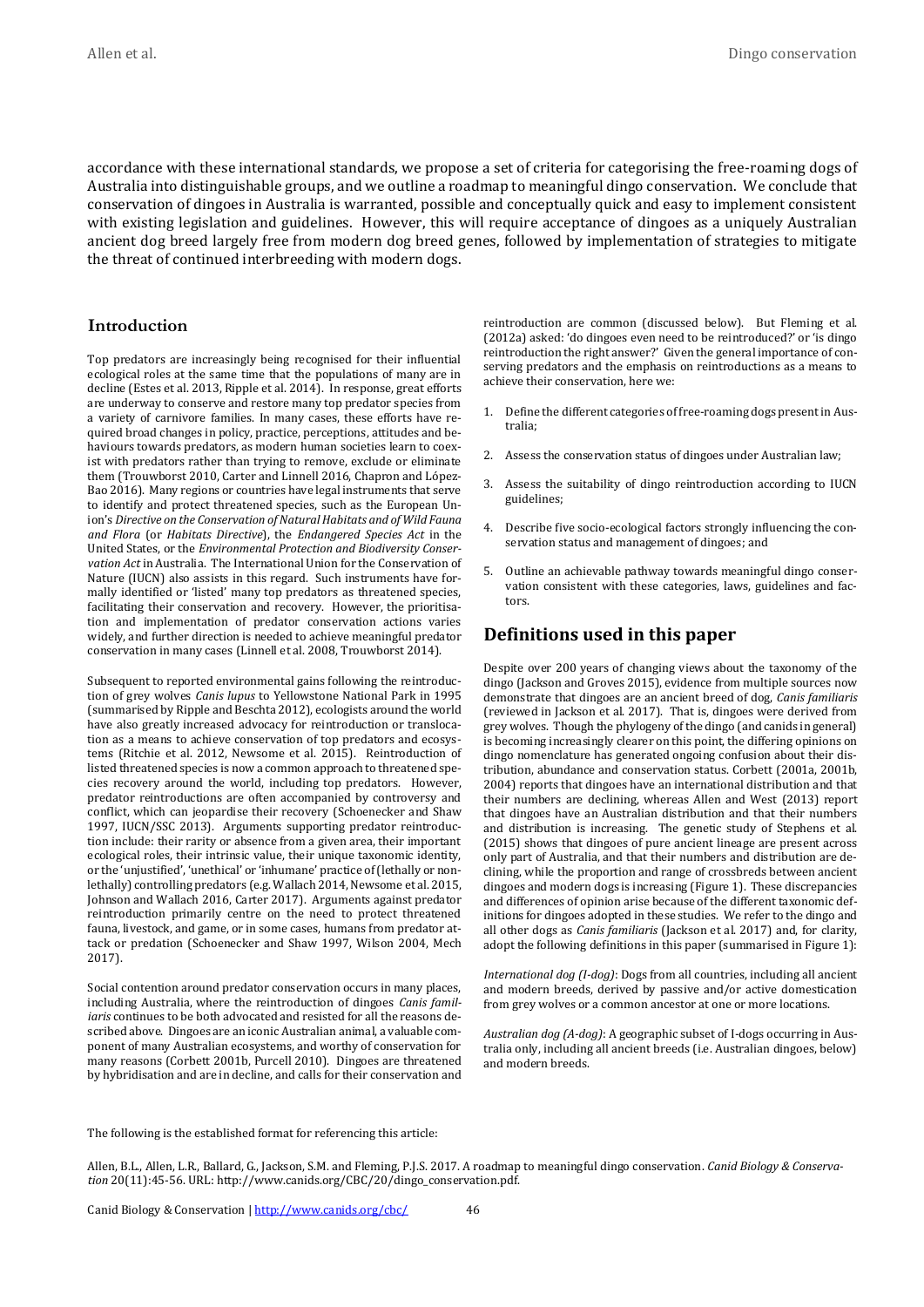*Wild-living or free-roaming dogs (WL-dog)*: The wild-living or freeroaming portion of A-dogs, including all ancient breeds, modern breeds and crossbreds between them (often referred to locally as 'hybrids' or 'wild dogs').

*Australian dingo (A-dingo)*: One ancient breed of I-dog, geographically isolated and restricted to Australia for about 5,000 years; does not contain genetic material from modern dog breeds.

*International dingo (I-dingo)*: Dingo-like breeds of I-dog derived anciently from grey wolves by domestication, and may presently be found in south-east Asia, Indonesia or New Guinea; does not contain genetic material from modern dog breeds.



Figure 1. A Venn diagram displaying the conceptual relationships between each group of *Canis familiaris* as defined in the text. Arrows represent the relative strength and direction of gene transmission affecting hybridisation or interbreeding between groups.

Some have also suggested that the definition of Australian dingoes be even further refined or split to distinguish between different geographic populations (i.e. alpine dingoes, desert dingoes, tropical dingoes, forest dingoes etc.; see Corbett 2001b). Besides a general pattern suggesting the presence of at least two types of dingoes in Australia (Cairns and Wilton 2016), there is presently no taxonomic basis for further fine-scale geographic definitions (Jackson and Groves 2015, Jackson et al. 2017). Thus, here, we do not consider or assess sub-populations below the Australian dingo level.

# **Australian policy and legislative instruments for conserving fauna**

Australia has developed robust policy for assessing the conservation status and threats to native fauna, which is contained in the *Environment Protection and Biodiversity Conservation Act 1999* (hereafter 'EPBC Act'). To guide the process for listing a threatened taxa, the Australian Government has prepared the 'Threatened Species Scientific Committee Guidelines for assessing the conservation status of native species according to the *Environment Protection and Biodiversity Conservation Act 1999* and *Environment Protection and Biodiversity Conservation Regulations 2000*', which forms part of the EPBC Act. These guidelines comprise of Parts A–G, which include guidance on things like commercial fish harvest or identifying species extinct in the wild etc., which have no relevance to Australian dingoes. However, three parts are relevant to Australian dingoes (Part A, Part B, and Part D).

Part A of these guidelines provide the criteria for listing species in the Critically Endangered, Endangered, or Vulnerable categories under the EPBC Act, which primarily consider a species' distribution, abundance and population trends (Table 1). Using Part A of these guidelines, a species' conservation status is categorised with subjective terms such as 'severe reduction in numbers', 'very low abundance', or 'restricted distribution', for example. To inform this categorisation process, Part B of the guidelines provide clear guidance thresholds – informed by and adapted from the IUCN Red List Categories and Criteria – that may be used to judge the subjective terms used in the criteria identified in Part A. For example, a species must have undergone at least an 80% reduction in numbers over a ten year period to qualify for a 'very severe reduction in numbers' (Critically Endangered) or at least a 30% reduction in numbers over three generations to qualify for a 'substantial reduction' (Vulnerable). Regarding geographic distribution, the extent of occurrence of a species must be <20,000km<sup>2</sup> to qualify as 'limited' (Vulnerable) or <100km<sup>2</sup> to qualify as 'very restricted' (Critically Endangered). Regarding population size, the estimated number of mature individuals needs to be <10,000 (and declining) before a species can be considered 'limited' (Vulnerable), or <250 (and declining) for a species to be considered 'very low' (Critically Endangered). Regarding their probability of extinction, quantitative analyses would need to show a ≥10% chance of a species becoming extinct in the wild in the next 100 years to be considered Vulnerable, or a ≥50% chance of becoming extinct in the next ten years to be considered Critically Endangered. Part D provides definitions and instructions for calculating the extent of occurrence (EOO) and area of occupancy (AOO) of a species. Within Part D, EOO "is defined as the area contained within the shortest continuous imaginary boundary which can be drawn to encompass all the known, inferred or projected sites of present occurrence of a taxon, excluding cases of vagrancy" and AOO "is defined as the area within its 'extent of occurrence' which is occupied by a taxon, excluding cases of vagrancy". To be eligible for consideration and then formally listed as threatened under the EPBC Act, an organism needs to (1) be native to Australia, (2) be an unequivocally defined species or sub-species, and (3) meet at least one of the criteria for listing.

#### **Conservation status of Australian dingoes**

Consideration of the EPBC Act guidelines (Table 1) show that dogs or dingoes of any kind do not meet the criteria for listing as a threatened species (Table 2), which is why Australian dingoes are not already listed as threatened. Despite their exotic origin, Australian dingoes are considered to be native under Australian law because they were present before European arrival (Fleming et al. 2012a, Woinarski et al. 2012). However, Australian dingoes are not an unequivocally defined species or sub-species, and cannot be considered such under current and internationally accepted guidelines for taxonomic classification of organisms (Jackson and Groves 2015, Jackson et al. 2017); this means Australian dingoes and wild-living dogs are ineligible for consideration for listing under the EPBC Act. Regardless, the number of mature individuals is presently greater than 10,000, their AOO is greater than 2,000km2, their EOO is greater than 20,000km2, and no quantitative analyses has shown a greater than 10% chance that they are likely to become extinct in the next 100 years. This means that Australian dingoes do not meet any of the EPBC Act criteria for listing. The only criteria Australian dingoes come close to meeting regards a reduction in population size, and to qualify for listing as even a Vulnerable species under this criteria, it must be shown that their numbers have declined by at least 30% over three generations (Table 1), which has not yet been done (Woinarski et al. 2012). The IUCN considers international dingoes to have already met this criteria, and therefore considers them to be Vulnerable at an international scale (Corbett 2008). However, Woinarski et al. (2012) consider international dingoes to be only 'approaching vulnerable', acknowledging their contested taxonomic description and its influence on eligibility requirements (compare Crowther et al. 2014, Dinets 2015, Jackson et al. 2017, for example). A regional IUCN assessment for Australian dingoes has not yet been undertaken.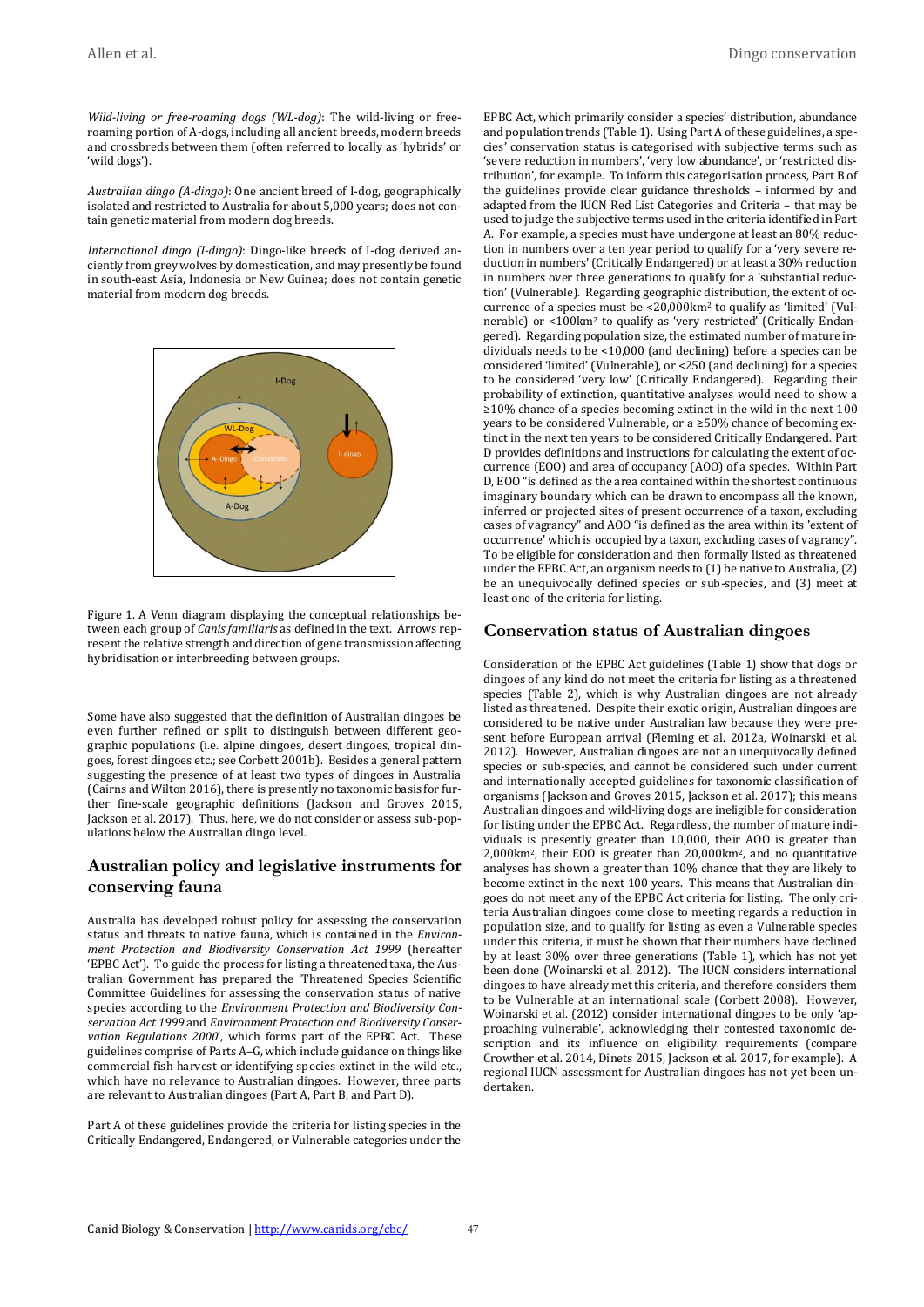Table 1. Criteria for listing threatened species under Australian law (from Part A of the 'Threatened Species Scientific Committee Guidelines for assessing the conservation status of native species according to the *Environment Protection and Biodiversity Conservation Act 1999* and *Environment Protection and Biodiversity Conservation Regulations 2000*).

| # | Criterion                                                                                               | <b>Critically endangered</b>            | <b>Endangered</b>                | <b>Vulnerable</b>                       |
|---|---------------------------------------------------------------------------------------------------------|-----------------------------------------|----------------------------------|-----------------------------------------|
| 1 | It has undergone, is suspected to have<br>undergone or is likely to undergo in the<br>immediate future: | A very severe reduc-<br>tion in numbers | A severe reduction in<br>numbers | A substantial reduc-<br>tion in numbers |
| 2 | Its geographic distribution is precarious<br>for the survival of the species and is:                    | Very restricted                         | Restricted                       | Limited                                 |
| 3 | The estimated total number of mature<br>individuals is:                                                 | Very low                                | Low                              | Limited                                 |
|   | and either of $(a)$ or $(b)$ is true:                                                                   |                                         |                                  |                                         |
|   | (a) evidence suggests that the number<br>will continue to decline at:                                   | A very high rate                        | A high rate                      | A substantial rate                      |
|   | (b) the number is likely to continue to<br>decline and its geographic distribution<br>is:               | Precarious for its sur-<br>vival        | Precarious for its sur-<br>vival | Precarious for its sur-<br>vival        |
| 4 | The estimated total number of mature<br>individuals is:                                                 | <b>Extremely low</b>                    | Very low                         | Low                                     |
| 5 | The probability of its extinction in the<br>wild is at least:                                           | 50% in the immediate<br>future          | 20% in the near future           | 10% in the medium-<br>term future       |

Table 2. An assessment of the conservation status of I-dingoes, A-dingoes and WL-dogs (see text for definitions) according to the criteria for listing threatened species under Australian environmental law (see Table 1 for details), showing the influence of taxonomic definition on dingoes' conservation status.

| #            | Criterion                                                                                               | I-dingo                                   | A-dingo                               | WL-dog                                |
|--------------|---------------------------------------------------------------------------------------------------------|-------------------------------------------|---------------------------------------|---------------------------------------|
| $\mathbf{1}$ | It has undergone, is suspected to have<br>undergone or is likely to undergo in the<br>immediate future: | A substantial reduction<br>in numbers     | A substantial reduction<br>in numbers | An increase in num-<br><b>bers</b>    |
| $\mathbf{2}$ | Its geographic distribution is precarious<br>for the survival of the species and is:                    | Declining                                 | Declining                             | Increasing                            |
| 3            | The estimated total number of mature<br>individuals is:                                                 | High                                      | Limited                               | High                                  |
|              | and either of $(a)$ or $(b)$ is true:                                                                   |                                           |                                       |                                       |
|              | (a) evidence suggests that the number<br>will continue to decline at:                                   | A substantial rate                        | A substantial rate                    | Increasing at a sub-<br>stantial rate |
|              | (b) the number is likely to continue to<br>decline and its geographic distribution<br>is:               | Precarious for its sur-<br>vival          | Precarious for its sur-<br>vival      | Sufficient for its sur-<br>vival      |
| 4            | The estimated total number of mature<br>individuals is:                                                 | High                                      | Limited                               | High                                  |
| 5.           | The probability of its extinction in the<br>wild is at least:                                           | $\geq 10\%$ in the medium-<br>term future | $\geq$ 20% in the near future         | $< 0\%$                               |

Ignoring their ineligibility, adopting the Australian dingo definition does bring them closest towards their listing as Vulnerable at a national level (Table 2). Though Australian dingoes have had a  $~60\%$ ('severe') reduction in their distribution since Europeans arrived in Australia over 200 years ago (Corbett 2001b, Allen and West 2013, Stephens et al. 2015), prompting the listing of Australian dingoes as threatened at a State level in some jurisdictions (e.g. Clarke 2007, Anon 2013), no one has yet measured a 30% reduction of Australian dingoes over three generations. Woinarski et al. (2012) assumed a generation time of five years. Behrendorff and Allen (2016) demonstrated that the wild-living dogs on Fraser Island can live and breed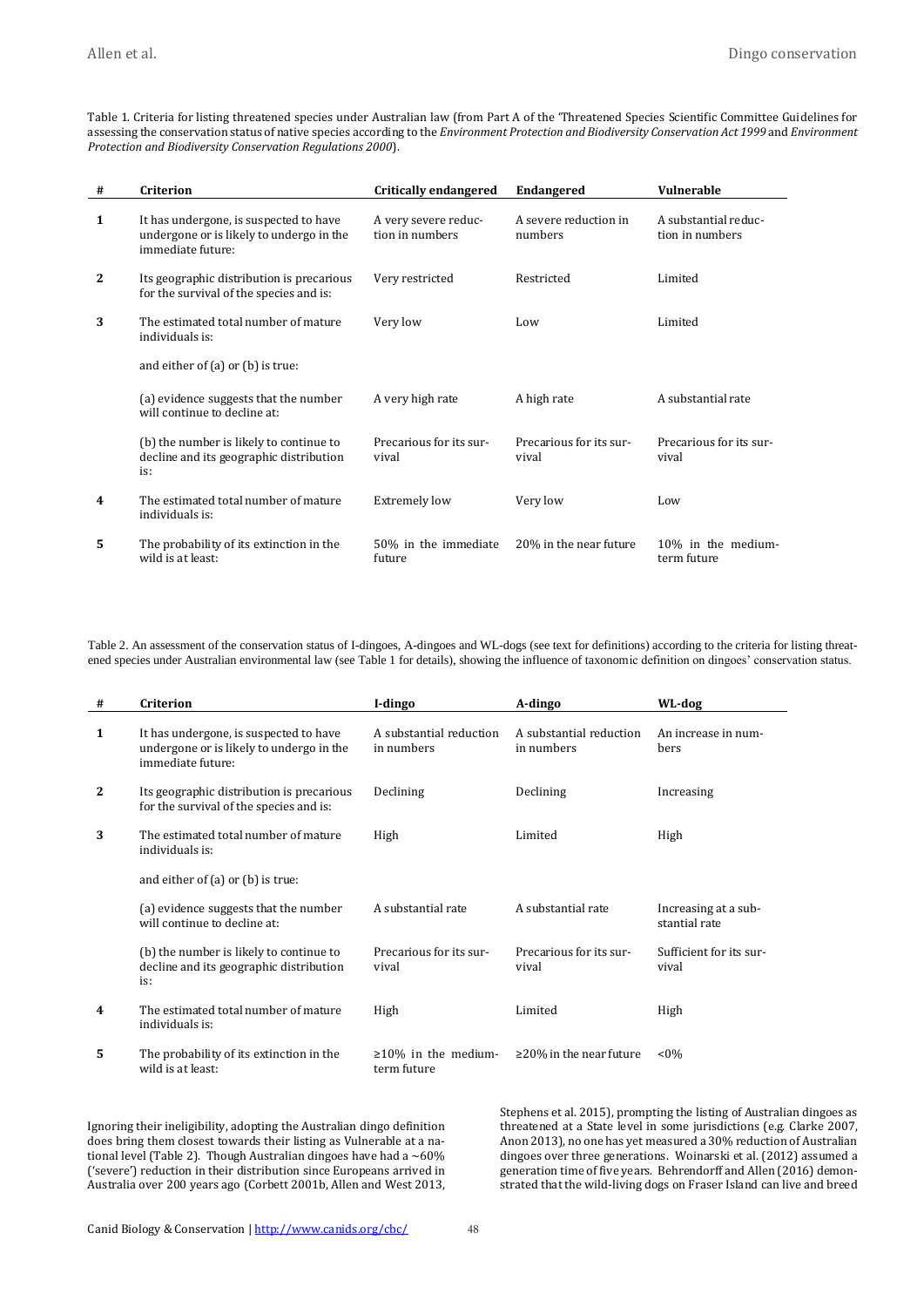for up to 13 years. Baseline data on the distribution of Australian dingoes and wild-living dogs was provided by Stephens and colleagues (2015), so if a future reproduction of that study in the next 10–20 years shows that dingoes have declined by 20–30%, then Australian dingoes should qualify for listing as Vulnerable under criteria A2e, A3e or A4e at that time (provided they can first overcome their ineligibility under the EPBC Act). Such a future study may find that hybridisation moves slower than the rate required to list them under these criteria, and if this is the case, then we must wait until Australian dingoes meet some other criteria before they can be listed, which is likely to be several decades away.

Australian dingoes are still present across at least 2.3 million km<sup>2</sup> (Figure 2; see also (Stephens et al. 2015)), so they are still a long way from reaching the 20,000 km<sup>2</sup> threshold when their geographic distribution becomes categorised as 'limited' (Vulnerable). The abundance of Australian dingoes is probably now approaching the 10,000 threshold when they can become categorised as 'limited' (Vulnerable) under criteria C1, though this also requires showing a reduction of at least 10% in three generations (Table 1). National-level abundance data for Australian dingoes is not available, but if home range sizes are 1,000km<sup>2</sup> (Newsome et al. 2013) and there are four sexually mature individuals per pack across their extended range, then there is about 9,200 mature Australian dingoes in Australia. Home ranges are typically far less than half this size (reviewed in Fleming et al. 2012b) and more than four mature individuals can often be present in a pack (Thomson 1992, Allen 2010, Allen et al. 2015b), suggesting that the number of mature Australian dingoes is more than double this number. Though unclear, we estimate that there may be 10,000–20,000 mature Australian dingoes currently present across their 2.3 million km<sup>2</sup> distribution. Wild-living dogs (including animals with 'mostly dingo' genetics) do not meet or come close to any criteria for listing as a threatened species under the EPBC Act. They are currently distributed across  $\sim$  6.5 million km<sup>2</sup> (85% of Australia, and this range is naturally increasing; (Allen and West 2013). Like Australian dingoes, abundance data for wild-living dogs is not available, but according to the same rationale used for Australian dingoes (above), we estimate that there may be 26,000–52,000 mature wild-living dogs present in Australia, and this number will increase as their range and intermixing continues to increase.

One additional way of defining dingoes, not assessed here, is a definition based solely on phenotype. Corbett (2001b) reports that approximately 74% of dingoes in Australia are yellow, red or tan with four white socks and a white tail tip (Figure 3). Laypeople commonly define dingoes this way, and (wrongly) consider all other colour variants to be wild-living dogs of little conservation value (Elledge et al. 2006, Elledge et al. 2008). The proportions of different coat colours in the national dingo population may well be changing in corollary with hybridisation, but in the absence of adequate data, defining dingoes by phenotype in this way means that much more data on the frequency and variability of coat colours is required before such dingoes can be listed as a threatened species. However, one clear advantage of defining dingoes by their colour is that their management and conservation would become relatively straightforward to implement. 'Yellow dingoes with five white points' could be easily identified visually *in situ* and therefore conserved, and all other colour variants could be easily identified and removed from the population (Elledge et al. 2008); discussed also for wolf-dog hybrids, in (Linnell et al. 2008). The decision to 'kill or conserve' would be made easy in this way, but this approach is likely to present problems where a given individual thought to be worthy of conservation (because of its location or functional role) does not 'look like a dingo'. This is the case for most wild-living dogs in southeastern Australia (Jones 2009, Radford et al. 2012), which would all require removal if dingoes were defined by their colour in some conservation strategy. Other phenotypes might also be considered valuable, but defining dingoes by multiple phenotypes only negates phenotype as a defining characteristic and suggests that adopting a wild-living dog definition is more appropriate. Furthermore, if dingoes were given a broader definition inclusive of all dogs, then they would be more widely distributed than humans (Gompper 2014) and likely to never be of conservation concern or meet any criteria for listing as a threatened species.



Figure 2. The distributions of dingoes, as reported by: (A) Corbett [\(2001b\)](#page-9-0), where shaded areas = current distribution of I-dingoes and hatched areas = former distribution of I-dingoes; (B) Stephens et al. [\(2015\)](#page-11-0), where modelled purity grades from red areas that are occupied by dingoes with higher proportions of genetically purity (i.e. Adingoes) to blue areas that are occupied by dingoes with low proportions of genetic purity (i.e. WL-dogs); and (C) Allen and West [\(2013\)](#page-9-1), where shaded areas are known to be presently occupied by WL-dogs.



Figure 3. A 'yellow' or 'tan' coloured dingo with five 'white points', often considered by laypeople to represent a pure dingo (or Adingo), with other colour variants wrongly considered to be WLdogs or crossbreds (Photo credit: Lee Allen).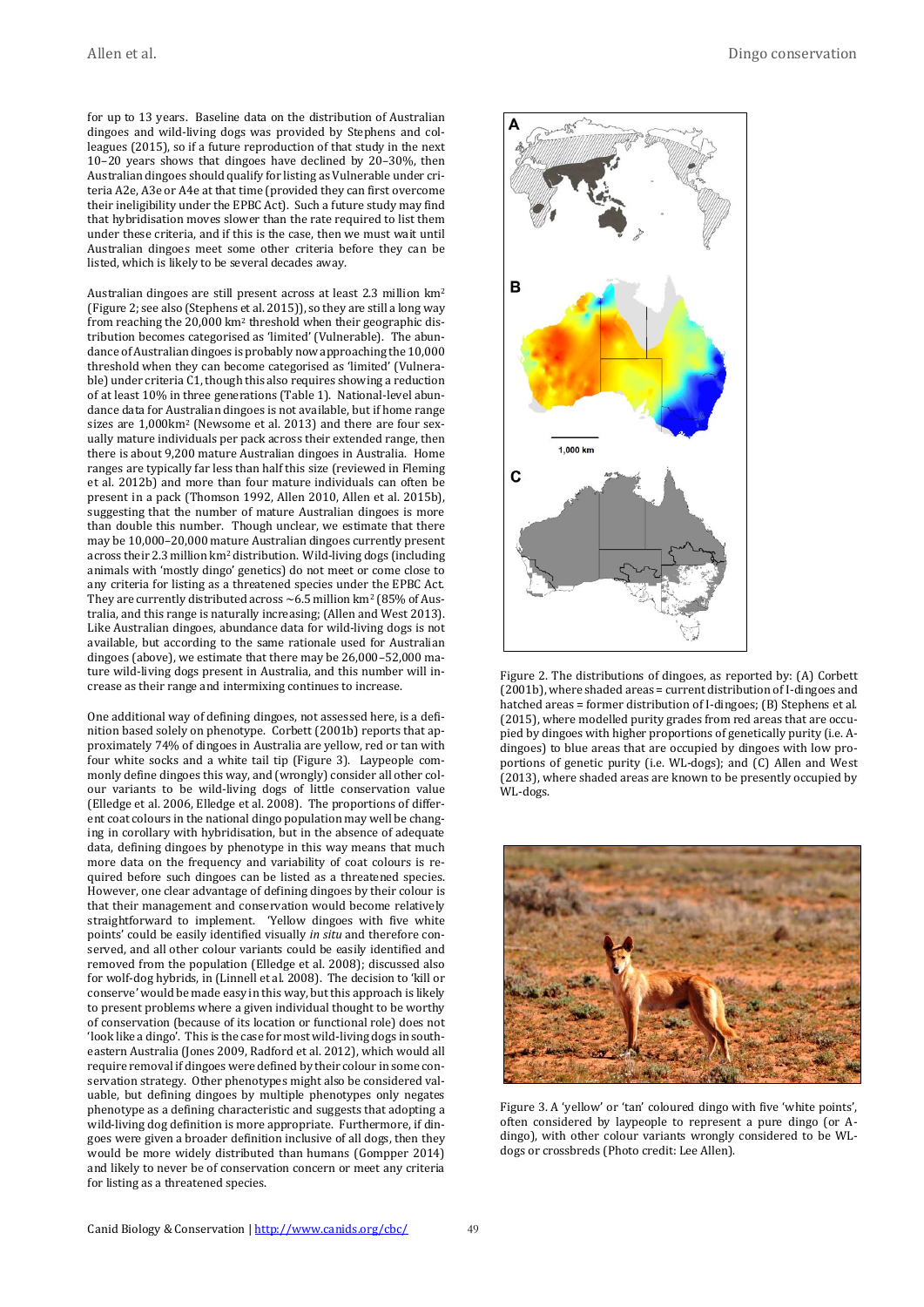In summary, Australian dingoes are considered to be native, but international dingoes, Australian dingoes and wild-living dogs are ineligible for consideration as a threatened species in Australia because they are derived from a domesticate and are not a distinct taxon. Even if they did become eligible, each presently fail to meet any EPBC Act criteria for listing anyway. Australian dingoes may become equivalent to Vulnerable if empirical work can show that their numbers are declining at a rate of at least 30% over three generations. International dogs, and Australian dogs, with or without Australian dingo genes, also do not meet the criteria for listing and are unlikely to ever do so.

#### **The case for reintroduction or translocation of dingoes**

Dingoes have been nominated for listing under the EPBC Act at least three times in recent years, but have been rejected each time because of insufficient population data (Kennedy 2016). This may be due to confusion and/or disagreement about their taxonomic definition (which determines their eligibility for consideration) and the subsequent misrepresentations and uncertainty about their distribution, abundance and population trends. Should they someday be listed as a threatened species in Australia, the taxonomic definition applied will have major implications for the subsequent management actions required to ensure their recovery, including reintroduction, which has been proposed (Wallach 2014, Newsome et al. 2015). But whether or not dingoes even need to be or should be reintroduced has not been assessed. Discourses around proposed predator reintroductions tend to highlight the potential positive outcomes and downplay the negatives (Arts et al. 2012, Allen and West 2015). Not all predator reintroductions are successful, and they often yield unexpected and negative consequences (Hayward et al. 2007, IUCN SSC 2013). Reintroductions need to be considered very carefully.

The IUCN principles and guidelines for assessing the suitability of reintroductions as a conservation action (IUCN SSC 2013) are as follows:

- 1. A conservation translocation has intended conservation benefit, but it also carries risks to ecological, social and economic interests;
- 2. There should generally be strong evidence that the threat(s) that caused any previous extinction have been correctly identified and removed or sufficiently reduced;
- 3. Assessment of any translocation proposal should include identification of potential benefits and potential negative impacts, covering ecological, social and economic aspects. This will be simpler for a reinforcement or reintroduction within indigenous range compared to any translocation outside indigenous range;
- 4. Global evidence shows that introductions of species outside their indigenous range can frequently cause extreme, negative impacts that can be ecological, social or economic, are often difficult to foresee, and can become evident only long after the introduction;
- 5. Conservation translocations outside indigenous range may, therefore, bring potentially high risks that are often difficult or impossible to predict with accuracy;
- 6. Hence, although risk analysis around a translocation should be proportional to the presumed risks, justifying a conservation introduction requires an especially high level of confidence over the organisms' performance after release, including over the long-term, with reassurance on its acceptability from the perspective of the release area's ecology, and the social and economic interests of its human communities;
- 7. In any decision on whether to translocate or not, the absolute level of risk must be balanced against the scale of expected benefits; and
- 8. Where a high degree of uncertainty remains or it is not possible to assess reliably that a conservation introduction presents low risks, it should not proceed, and alternative conservation solutions should be sought.

Proposed reintroductions of dingoes do have intended conservation benefit, but they also carry acknowledged ecological, social and economic risks (Newsome et al. 2015). These primarily relate to dingo predation of threatened fauna (Allen and Fleming 2012), livestock (particularly sheep *Ovis aries* and goats *Capra hircus*; (Allen and West 2013, 2015), and the social discord resulting from community management of dingo problems (Thompson et al. 2013). If dingoes were defined as Australian dingoes, then about 60% of Australia could theoretically receive them. But the threatening process causing international dingo and Australian dingo decline within this area is hybridisation with wild-living dogs and Australian dogs, which has not abated nor diminished and has arguably increased given the continued introgression of Australian dog genetics and expansion of wild-living dogs across the continent (e.g. Corbett 2001a; Clarke 2007; Stephens *et al.* 2015). If dingoes were defined as wild-living dogs, then about 15% of Australia could theoretically receive them, but wild-living dogs are not of conservation concern (Table 2), and no threats to wild-living dog conservation have been identified (see below).

A triple bottom-line assessment of potential benefits and negative impacts of reintroduction proposals have not been undertaken for either international dingoes, Australian dingoes or wild-living dogs, but their predation risks to extant threatened fauna have been formally assessed (dingoes represent a very high risk to extant threatened fauna; (Coutts-Smith et al. 2007, Allen and Fleming 2012, Doherty et al. 2017)). The expected performance of reintroduced dingoes in the areas where they might be reintroduced is also unclear (Fleming et al. 2012a, Ritchie et al. 2012, Baker et al. 2017). Though their impacts might be ecologically acceptable in isolated areas (e.g. some small national parks or reserves), dingoes (of any sort) are unlikely to be socially and economically acceptable in these areas (Thompson et al. 2013), or ecologically acceptable or suitable outside of reserves. Dingo reintroduction will produce little (if any) benefit for the conservation status of Australian dingoes, so the predicted benefits have been articulated to revolve around indirect benefits to other species (Letnic 2014, Wallach 2014, Newsome et al. 2015). These putative benefits must be balanced against the certain and large negative economic and social impacts to rural communities (IUCN SSC 2013, Thompson et al. 2013, Wicks et al. 2014).

Given that a high degree of uncertainty remains about the need for or utility of Australian dingo reintroduction, and the likelihood that such a conservation introduction does not present low risks, the IUCN guidelines for deciding when translocation is an acceptable option indicate that proposed Australian dingo reintroductions 'should not proceed, and alternative conservation solutions should be sought', regardless of whether dingoes are defined as international dingoes, Australian dingoes or wild-living dogs.

# **Socio-ecological facts influencing dingo conservation status and management**

The challenges faced by proposed conservation actions for dingoes are largely a result of misunderstandings and confusion about some fundamental socio-ecological facts about their ecology and management. These facts need to be understood before sensible consideration of dingo conservation proposals can be achieved, and include:

1. Wild-living dogs occupy approximately 85% of the former range of Australian dingoes, and are already increasing and expanding without assistance in the remaining 15% despite attempts to keep them out (Allen and West 2013, Fleming et al. 2014);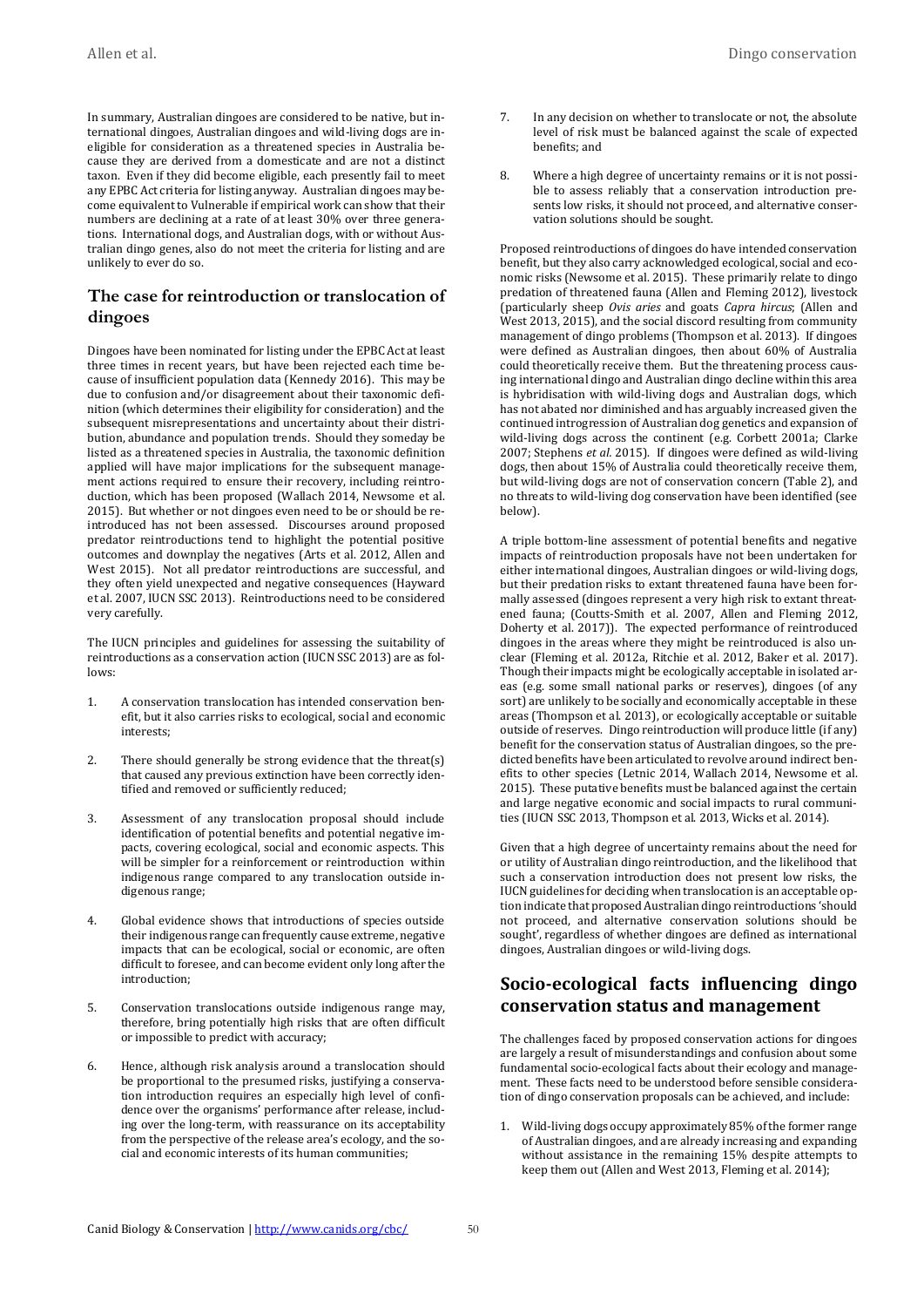- 2. Dingo reintroduction is presently illegal in the places of Australia where Australian dingoes are absent and also most places where they are present (e.g. DEEDI 2011, DEPI 2013);
- 3. Dingo reintroduction is opposed by many people who live in the places where Australian dingoes and wild-living dogs are rare or absent (e.g. small livestock producers and their communities);
- 4. Australian dingo and wild-living dog populations persist and usually still maintain carrying capacity under contemporary lethal control efforts (e.g. Allen et al. 2014, Allen et al. 2015b); and
- 5. There is no consensus on the ecological roles of dingoes (of any description) or the ecological consequences of lethal dingo control, and evidence for both is equivocal and/or debated (e.g. Allen 2011, Hayward and Marlow 2014, Newsome et al. 2015).

Understanding these facts is important for several reasons. For example, the presence of wild-living dogs with varied frequencies of dingo genes across 85% of mainland Australia means that *in situ*  Australian dingo reintroductions into this area are destined to fail quickly given the continued presence of the threatening process of genetic introgression (compromising IUCN Guideline 2, above). Translocating Australian dingoes into an area occupied or becoming occupied by wild-living dogs and will only result in conversion of Australian dingoes into wild-living dogs. Some believe that the presence of stable packs of Australian dingoes would repel introgression from wild-living dogs (Wallach et al. 2009), but this cannot be achieved and has never been observed in the great many places of central and western Australia where populations of Australian dingoes (unaffected by Europeans) continue to be converted into Australian dogs (Corbett 2008, Stephens et al. 2015). It would also be folly to propose that wild-living dogs be reintroduced to places where they already exist, or places where they are already recovering without human intervention. Knowledge of Fact 1 alone implies that there is simply no case whatsoever for dingo reintroduction at present, regardless of the taxonomic definition adopted. This is not to say that Australian dingoes or wild-living dogs are not worth conserving or that attitudes towards them need not be improved, but rather that reintroduction or translocation is not needed to advance dingo conservation aspirations. Moreover, when seeking to strike a balance between conservation and control objectives, allowing tens of thousands of individuals to persist in 85% of their former range while resisting their establishment in only the remaining 15% of their range (where sheep and goats are produced) could be considered an outstanding conservation outcome in light of recovery goals for similar species (e.g. Bangs and Smith 2008). Ecological changes associated with grey wolf reintroduction into Yellowstone National Park in North America have prompted calls to reintroduce dingoes into national parks within the area already occupied by wild-living dogs in Australia (Newsome et al. 2015). But the Australian dingo situation is vastly different from the North American grey wolf situation (Allen 2012, Morgan et al. 2017); there are about 5,500 wolves occupying 15% of their former range (Mech 2017, Vucetich et al. 2017), yet there are tens of thousands of dingoes occupying at least 85% of their former range (Fact 1).

Some States allow the keeping of dingoes as a pet (under permit), but State laws across most of Australia typically preclude the transport, sale or release of dingoes, under any definition (Fact 2; DEEDI 2011, DEPI 2013, Anon 2014), and conservationists have been prosecuted for the illegal sale and transportation of Australian dingoes before (DSEWPC 2013). Thus even if an agreed definition was reached and Australian dingoes were somehow listed as a threatened species, State laws would first need to be altered before their reintroduction could legally occur. Sufficient support for altering the law in this way is highly unlikely to occur given Fact 3 and the value of livestock agriculture to the rural economy. Community attitudes towards Australian dingo reintroduction have not been formally assessed, although public responses to reintroduction proposals are typically met with extreme opposition by those who will be required to live with them (e.g. [https://natureoutwest.word-](https://natureoutwest.wordpress.com/2016/05/24/proposal-to-introduce-fingoes-into-eynesbury-forest/)) [press.com/2016/05/24/proposal-to-introduce-fingoes-into-eynes](https://natureoutwest.wordpress.com/2016/05/24/proposal-to-introduce-fingoes-into-eynesbury-forest/))[bury-forest/\).](https://natureoutwest.wordpress.com/2016/05/24/proposal-to-introduce-fingoes-into-eynesbury-forest/)) Should attitudes towards Australian dingo reintroduction be formally assessed, we anticipate that the majority of those who will need to live with them (i.e. rural communities) will oppose it, whereas the majority of those who will not have to live with them (i.e. urban communities) will support it, as has been found for wolves (e.g. Wilson 2004, Smith et al. 2014, Dressel et al. 2015, Shi et al. 2015, Mech 2017). Before Australian dingo reintroduction is seriously considered, any such proposals will need to be socially and economically acceptable to the communities where they are proposed to be reintroduced (IUCN Guideline 6, above). Transient wild-living dogs already occasionally appear in places far from the edge of their extended range, and when this occurs, communities typically rally together to find and destroy the animal. Intentionally reintroducing Australian dingoes into such 'unacceptable' conditions will undoubtedly cause intense social conflict and risk the failure of the reintroduction exercise. If Australian dingoes are ever reintroduced, then we should want this reintroduction to have the best chance of success.

Beliefs that lethal control threatens the persistence of Australian dingoes and wild-living dogs continue (e.g. Kennedy 2016, Carter 2017) despite a large and increasing body of robust evidence that contemporary control practices do not threaten their persistence at all (Fact 4, and also Fact 1; Allen et al. 2014, Allen et al. 2015b). Wildliving dogs are abundant and subject to lethal control across about half of Australia (data available in Allen et al. 2015a), but there is no evidence that lethal control is inconsistent with wild-living dog conservation given their widespread distribution, high numbers, and continued expansion across the continent despite their control (Allen and West 2013). Woinarski et al. (2012) identify lethal control as a 'minor' threat to Australian dingoes because it is considered to be 'ineffective' at reducing their populations. Contemporary wildliving dog control is characterised by 'the spatiotemporally sporadic application of relative minor amounts of poison baits, supplemented with localised trapping and shooting' (*sensu* Allen et al. 2014). In almost all cases where this approach is used, wild-living dogs persist and their populations fluctuate independent of lethal control over extended timeframes (Eldridge et al. 2002, Allen et al. 2014). Lethal wild-living dog control may well be opposed on philosophical, moral, ethical or cultural grounds (e.g. Lewis et al. 2017), but contemporary control practices have little (if any) effect on wild-living dog population dynamics or status across broad spatial or temporal scales. Local eradication of wild-living dogs appears only to be possible where exclusion fences prevent recolonization following lethal control or removal, which is beginning to occur within some sheep grazing areas (Clark et al. *in press*). Should Australian dingoes be recognised as a threatened taxon, then the exclusion and/or control of non-dingo wild-living dogs and the containment of Australian dogs become essential management actions to conserve Australian dingoes (see also Linnell et al. 2008). Understanding Fact 4 is important because argument about the acceptability of lethal control often misdirects discussions of Australian dingo reintroduction unnecessarily. When it is understood that lethal control is consistent with Australian dingo conservation, both numerically and functionally, then Australian dingo conservation discussions can progress towards issues that are likely to have far greater effect on actual their conservation (i.e. taxonomic definitions, and evidence of population decline).

Despite a growing body of literature discussing dingoes' ecological roles, reliable evidence that dingoes have net benefits on ecosystems remains absent (Fact 5; Allen et al. 2013, Allen et al. 2017). Once defined, wild-living dogs or Australian dingoes may be worthy of conservation purely because of their intrinsic and genetic value; the conservation of top predators need not be contingent on them having beneficial functional roles. Like debates about lethal control, debates about dingoes' functional roles also divert attention from the real barriers to Australian dingo conservation. Not knowing what their roles are also means that we do not yet know what the outcome of dingo reintroduction will be. This fact means that there is a high degree of uncertainty about the proposed benefits (if any) of dingo reintroduction, reaffirming the view that dingoes should not be reintroduced at present (IUCN Guideline 8, above). In summary, there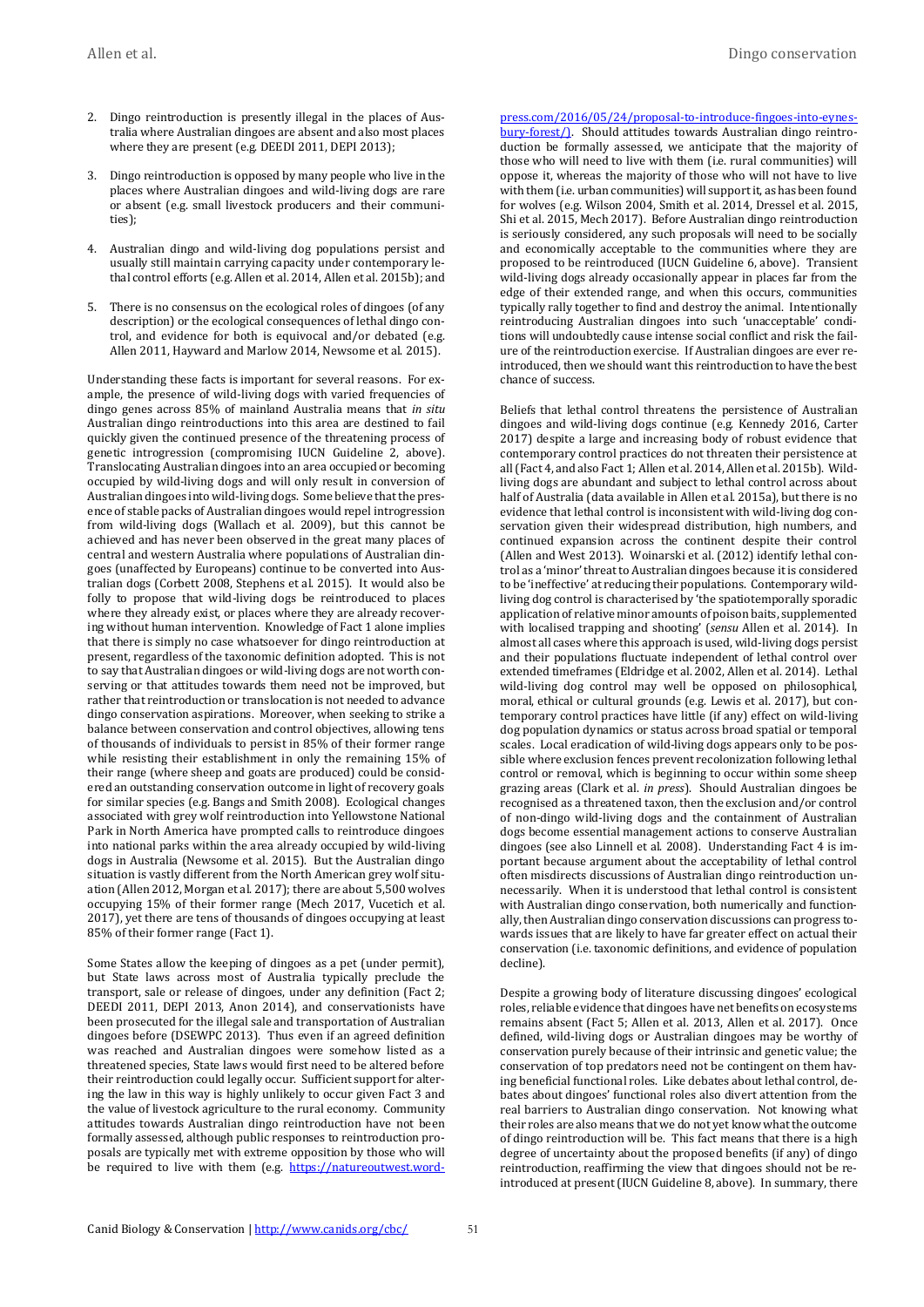is presently no case whatsoever for dingo reintroductions to be used as actions to conserve dingoes or ecosystems, besides potential scientific value or learnings that may arise from such an exercise. But there is a strong case for Australian dingo conservation for other reasons and through other actions.

# **The pathway towards meaningful Australian dingo conservation**

Consideration of the EPBC Act guidelines for listing threatened species (Table 1) indicates that dingoes may only ever qualify for listing as a threatened species in Australia if (1) they are first recognised by the International Commission on Zoological Nomenclature (ICZN) as a separate species from *Canis familiaris* and (2) the population size of Australian dingoes, or perhaps international dingoes, is shown to have declined by at least 10% in three generations (Table 2, Figure 3). Consideration of the IUCN guidelines for species translocations (IUCN/SSC 2013) further indicates that reintroduction is not a suitable or appropriate conservation action at this time, nor will ever be, so long as the threat of continued hybridisation is present and dingoes continue to expand into areas where they are currently rare or absent. So what is the best approach to meaningful dingo conservation? The current approaches to their conservation include (1) lobbying to have them recognised as a distinct taxon (Crowther et al. 2014, AJP 2015, Kennedy 2016, Carter 2017) when they are not a distinct taxon (Jackson and Groves 2015, Jackson et al. 2017), (2) arguing that knowledge of their ecological roles should precipitate their conservation (Ritchie et al. 2012, Letnic 2014, Wallach 2014) when knowledge of their ecological roles is unclear (Allen et al. 2013, Allen et al. 2017) and has no influence on the listing process anyway, and (3) claiming that cessation of lethal control is necessary to preserve Australian dingoes (Wallach et al. 2009, Letnic 2014, Johnson and Wallach 2016) when lethal control does not threaten or inhibit their persistence at all (Woinarski et al. 2012, Allen et al. 2014). These attempts have been and continue to be unsuccessful (Kennedy 2016). An alternative approach is needed.

There is widespread agreement from almost all stakeholders that Australian dingoes represent a highly valued genotype, and therefore warrant conservation for retention of genetic diversity regardless of any other benefits or costs of their presence in ecosystems or the conflicting management perspectives of different stakeholder groups. Harnessing this consensus could be used to create clear conservation guidance governing the conservation of Australian dingoes. In this regard, the Convention on International Trade in Endangered Species (CITES) resolutions, international livestock breed standards, and international pet breed standards each already support existing principles to conserve genetic diversity of species or ancient breeds (such as Australian dingoes). These widely endorsed and applied standards provide a useful template for distinguishing between 'pure' animals worthy of conservation and the 'hybrid' animals that threaten them.

Referring to the conservation of wolves and the issue of wolf-dog hybrids in Europe, Trouwborst (2014; pg. 121) asks which 'wolves with dog blood' count as 'hybrids' and should therefore be removed from the wild population, and concludes that "it would probably be most appropriate, in line with evolving scientific insights, to adopt an *ad hoc* definition of hybrids incorporating genetics and morphology, whereby any wolf-like animal that can be proven (genetically) to have certain dog genes and/or (morphologically) to have certain physical dog characteristics, is considered a 'wolf-dog hybrid'" worthy of removal. CITES resolutions identify 'four generations' as the cut-off point for defining a hybrid (CITES 2007). This definition has been adopted in the European Union's Habitats Directive and Bern Convention, the purpose of which "is to protect wolves, not to protect wolf-dog hybrids" (Trouwborst 2014; pg. 115). Various livestock breed societies have similar regulations pertaining to which animals can be registered as 'pure' genotypes. For example, the Angus breed of beef cattle *Bos taurus* are considered for registration as base animals when upgraded to 87.5% pure (Angus Australia 2017). The Charolais Society is more stringent, stipulating that base animals must be 96.8% Charolais lineage to be considered pure (Lasley

1978), and only animals with full French blood (i.e. pure French dam and sire) can be labelled so (Charolais Society of Australia Ltd 2014). The Limousin breed has similar requirements for French purity (Australian Limousin Breeders' Society Ltd 2014). During the period when Angora goats were being multiplied to re-establish the Australian goat industry after the 1960s, Mohair Australia Ltd had a requirement of five generations of backcrossing with pure Angora goat genetics (i.e. 96.8% pure) before an animal could be considered pure, but only the progeny of registered pure animals are now allowed to be registered (Mohair Australia Ltd 2007). Similar standards are also used to define pet animals. For example, The International Cat Association (TICA) supports the creation of 'designer cats' which are the hybrid offspring of 'pure' species and domestic cats (e.g. hybrids of *Leptailurus serval* (serval) and *Felis catus* (domestic cat), known as savannah cats). TICA also uses four generations to distinguish between pure and hybrid specimens – a definition now adopted in regulations governing import or trade of such pets (Markula et al. 2016). Far from being worthy of conservation, such hybrids have been identified as key threats to native species of conservation concern (Allen and Fleming 2012, Markula et al. 2016).

In an almost perfect analogy to the dingo-dog situation in Australia, the express removal of hybrids and feral dogs is not only sanctioned but encouraged in several European countries to protect wolves from hybridisation (Linnell et al. 2008). The reformation of laws is also encouraged, where needed, to achieve it (Trouwborst 2014). Furthermore, action to address hybridisation is not only called for in places where purebreds are specifically protected, but also in places where they are not specifically protected. Where hybridisation is a key threat to the conservation of a species, as is the case for both wolves and Australian dingoes, the European Commission *Guidelines for population level management plans for large carnivores* (Linnell et al. 2008) states:

*Everything possible should be done to minimise the risk of hybridisation between wolves and dogs. This requires that the keeping of wolves and wolf-dog hybrids as pets be prohibited, discouraged, or at least carefully regulated, and that strong actions be taken to minimise the numbers of feral and stray dogs.*

*Everything practically possible should be done to remove obvious hybrids from the wild should such an event occur and be detected. In reality this will be most effectively achieved through lethal control, as the chances of selectively live capturing all the specific members of a hybrid pack are minimal.*

Trouwborst (2014; pg. 112) affirms that recommendations for addressing this challenge include both preventive and mitigation measures. Preventive measures mainly concern, first, actions to reduce numbers of feral and stray (free-ranging) dogs (or wild-living dogs) to a minimum and, second, the prohibition or restriction of the keeping of wolves and wolf-dog hybrids (or Australian dingoes) as pets. Mitigation involves the detection of hybrid specimens and their removal from the wild wolf (or Australian dingo) population. Such preventative and mitigation measures are already embodied in the National Wild Dog Action Plan (Anon 2014) and other Statebased conservation Action Statements (Major 2009, Anon 2013) in Australia. These contain some provision for Australian dingo conservation, but acknowledge the difficulty of distinguishing between the various categories of free-ranging *Canis* present across the continent (Figure 1).

In summary, the best pathway towards meaningful dingo conservation is first recognising Australian dingoes as an ancient breed of dog and threatened genetic resource, and then defining them according to established international frameworks for conserving wildlife, livestock and pet breeds. Criteria for choosing genes and strains to be preserved fall into those that address genetically viable population size (termed 'effective population size, *N*e'), biological value, genetic status (i.e. purity), and ecological, cultural and social value (Maijala 1990). In most instances, Australian dingoes could be justifiably conserved based on one or more of these categories, particularly genetic status and the value set.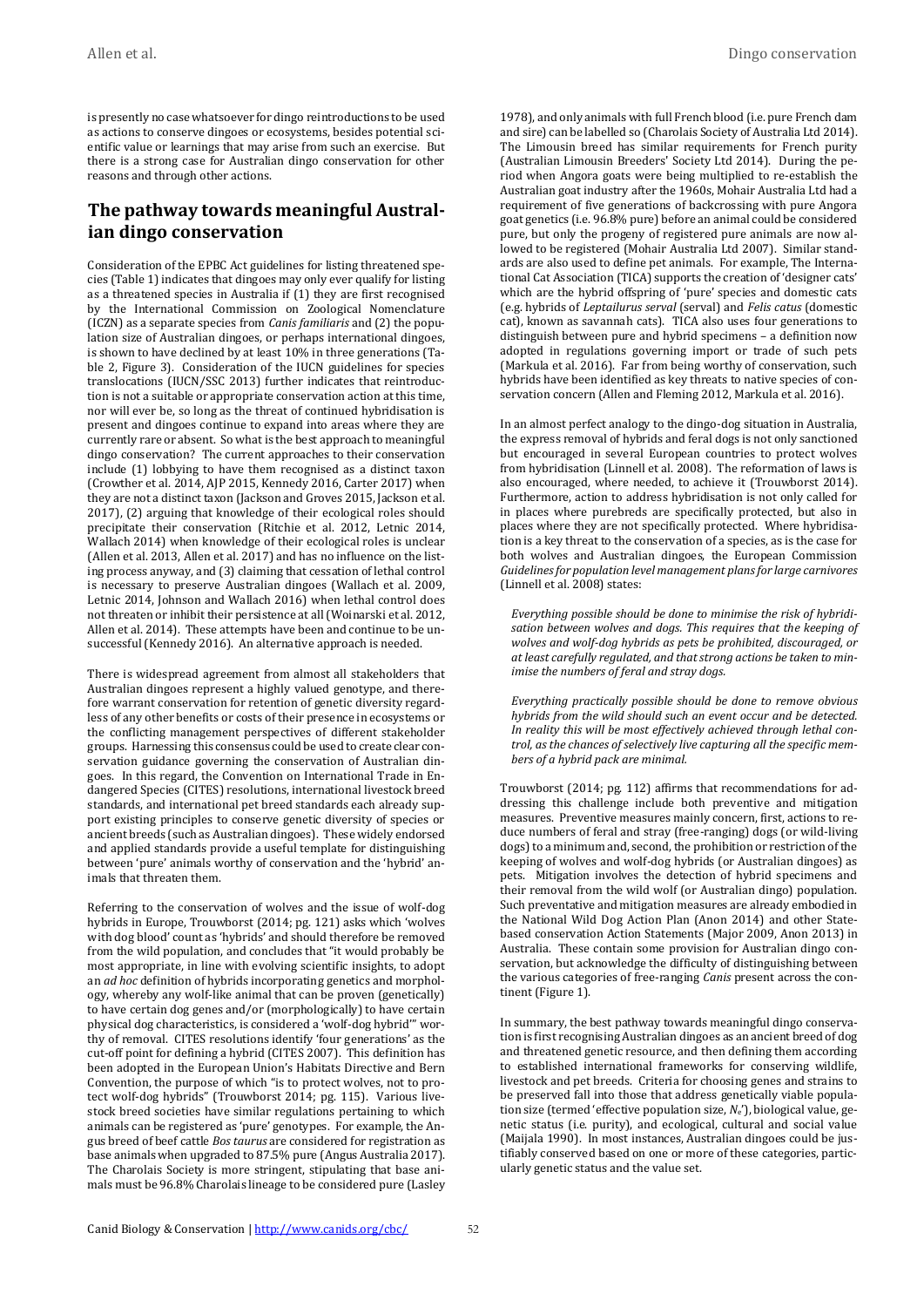#### **Conclusions and recommendations**

Deciding to define dingoes as Australian dingoes and then recognising them as a threatened domesticate may seem like (and is) a relatively straightforward exercise, however, this will not satisfy all community expectations about dingo conservation (Figure 3). Some advocacy groups and scientists promote defining Australian dingoes as a separate species and then listing them as a threatened species under the EPBC Act. But should this occur, the subsequent Australian dingo recovery plan (which is required by the EPBC Act to be developed following the listing of a threatened species) would identify hybridisation with non-dingo wild-living dogs and Australian dogs as the key threatening process, which would necessarily trigger control of non-dingo wild-living dogs and containment of Australian dogs as primary recovery actions (e.g. Linnell et al. 2008). Such measures are already being implemented across much of Australia (Anon 2014). However, lethal control of wild-living dogs is vehemently opposed by advocacy groups and some scientists, who argue for a broader morphological or non-genetic definition of wildliving dogs to be accepted (e.g. Purcell 2010, Crowther et al. 2014). This definition may be fine, but wild-living dogs then do not meet the criteria for listing as a threatened species, voiding any need for formal conservation action or recovery planning, and eroding any concern that lethal control threatens their persistence (Table 2). Defined this way, wild-living dogs become an invasive species, overabundant in some areas, and subject to coordinated control campaigns. This, in turn, fuels concern from advocacy groups, who claim that Australian dingoes are threatened and require conservation (e.g. AJP 2015, Kennedy 2016, Carter 2017), and the cycle of confusion is repeated again and again (Figure 4).



Figure 4. The cycle of confusion underpinning debate about the conservation status of dingoes and the acceptability of key actions to conserve them under current Australian Government legislative instruments (A = general taxonomic description, B = current distribution or extent of occurrence,  $C =$  current abundance,  $D =$  population trend; see text for further description of the definitions).

Even though cessation or reversal of hybridisation is likely to be impossible across most (or all) of mainland Australia, and Australian dingoes and wild-living dogs are ineligible for listing under the EPBC Act, this reality should not preclude Australian dingo identification and conservation as a threatened genotype. The decision to list or delist an animal should not be contingent on our ability to achieve their recovery (Vucetich et al. 2017). If Australian dingoes are deemed to be threatened, then they should be recognised as threatened, even if we cannot do anything about it. The continued introgression of non-dingo wild-living dog and Australian dog genetics into the Australian dingo population means that Australian dingoes will likely become effectively extinct on mainland Australia within 50–100 years regardless of any management actions to prevent or reverse hybridisation (Corbett 2001b). Thus, other dingo conservation actions may also be required, such as reserving offshore islands for only Australian dingoes, or fencing large tracts of land as 'mainland islands' and stocking them only with Australian dingoes (Woinarski et al. 2012). The size of the island reserves must be large enough to carry an effective population size of about 100 animals or more to maintain genetic integrity and prevent loss of heterozygosity (Maijala 1990). Offshore islands currently occupied by Australian dingoes and wild-living dogs, such as Fraser Island in Queensland or the many islands off the coast of northern Australia, may be the most logical places to begin conserving Australian dingoes in this way. In all cases though, this will require the removal or neutering of non-pure dingoes, or wild-living dogs, which is likely to be controversial. Widespread lethal and non-lethal removal of hybrids from the wild is also warranted (Linnell et al. 2008). If society is serious about Australian dingo conservation, then these actions may be the only means of their conservation in the wild.

To progress meaningful Australian dingo conservation, we recommend that immediate action be taken to reach consensus on the categorisation of Australian free-ranging *Canis*. We suggest that 93% purity be used as the minimum standard for categorising an animal as Australian dingo because it is:

- 1. Approximately the same as a fourth generation backcross;
- 2. Genetically detectable given current genetic testing methods;
- 3. Similar to the accepted standards of international wildlife trade, domestic livestock breed societies, and domestic pet breed societies;
- 4. An approach with strong and analogous precedents used for conserving wolves, the most closely related species to dingoes; and
- 5. Consistent with the intent of existing guidance on managing wild-living dogs in Australia.

Depending on societal and political preferences for this or other definitions, sufficient data may already be available to reach this consensus. If, however, consensus is not easily achieved, targeted genetic and taxonomic research to distinguish between the proposed types or definitions (above) may need to be first completed. We further recommend that actions be implemented now to enable repeating the work of Stephens et al. (2015) in future years – genetic samples of wild-living dogs across Australia should be collected, collated and preserved for future analyses. Likewise, a study of the genetics of international dingoes is essential for deciding which populations warrant representation in conservation zones. We also recommend that common arguments about the potential ecological roles of dingoes, or the ethics or outcomes of dingo control be excluded from discussions and debates about dingo nomenclature or conservation status. As important as these subjects may be for other reasons, they have little (if any) influence on the process used to identify threatened taxa and only hinder constructive discussion on dingo conservation. Continued indecision is not an option: it is actually a passive decision to allow Australian dingoes to decline. We conclude that meaningful progress towards conservation of Australian dingoes is possible and conceptually easy to achieve in the very near future, at least on islands, but it will require compromise from stakeholders with divergent views about the definition and management of dingoes.

#### **Acknowledgments**

We thank John Woinarski and Andreas Glanznig for helpful discussions about the conservation status of dingoes, the EPBC Act listing process, and the policy situation for dingoes in Australia.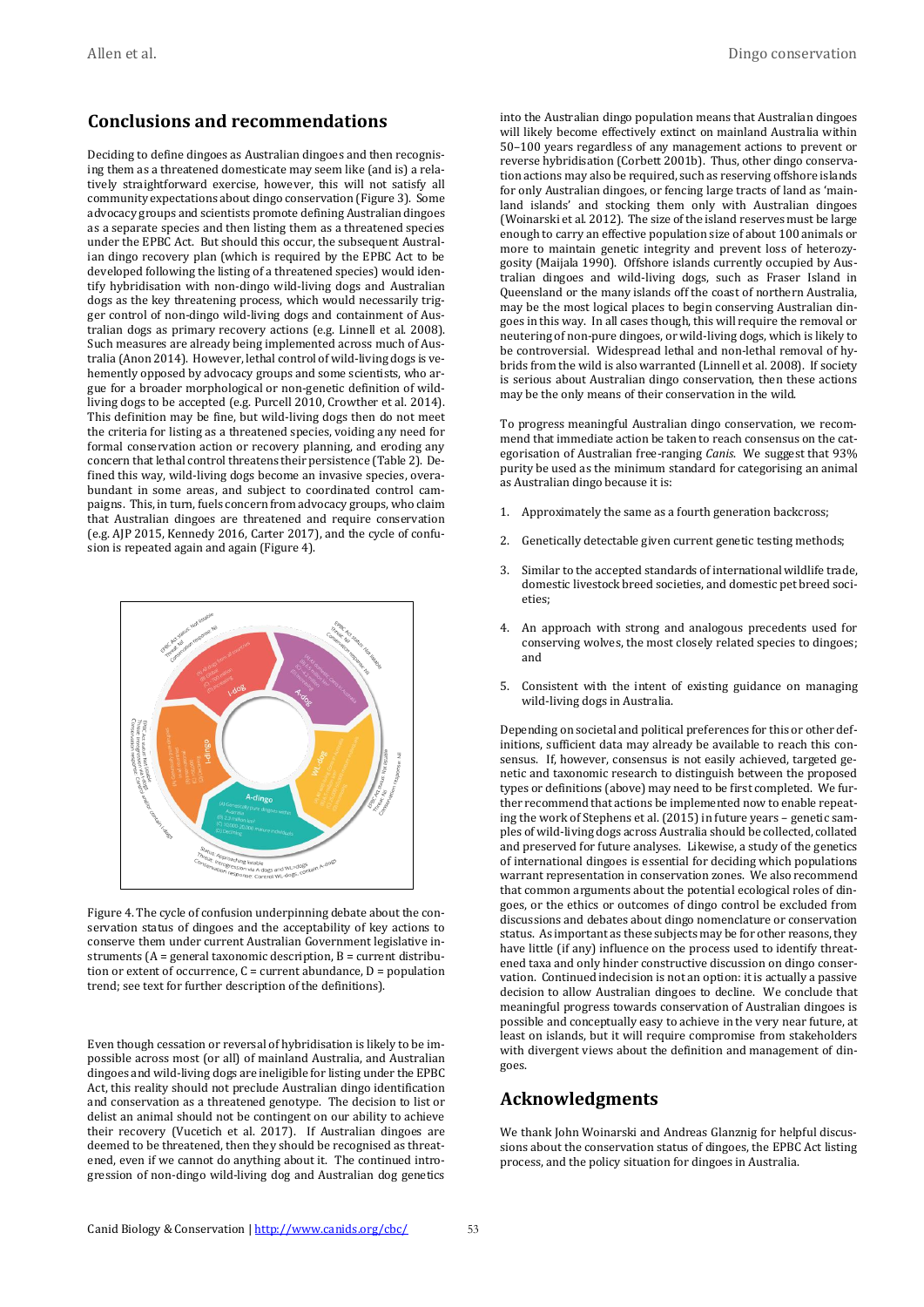#### **References**

A.J.P. 2015. Animal Justice Party: Dingo policy. Animal Justice Party, Strawberry Hills, New South Wales, Australia.

Allen, B.L. 2010. Skin and bone: observations of dingo scavenging during a chronic food shortage. *Australian Mammalogy* 32: 1-2.

Allen, B.L. 2011. A comment on the distribution of historical and contemporary livestock grazing across Australia: implications for using dingoes for biodiversity conservation. *Ecological Management & Restoration* 12: 26-30.

Allen, B.L. 2012. The effect of lethal control on the conservation values of *Canis lupus dingo*. Pp. 79-108 in A.P. Maia and H.F. Crussi (eds.), *Wolves: Biology, Conservation, and Management*. Nova Publishers, New York, USA.

Allen, B.L., Allen, L.R., Andrén, H., Ballard, G., Boitani, L., Engeman, R.M., Fleming, P.J.S., Ford, A.T., Haswell, P.M., Kowalczyk, R., Linnell, J.D.C., Mech, L.D. and Parker, D.M. 2017. Can we save large carnivores without losing large carnivore science? *Food Webs* 12: 64-75.

Allen, B.L., Allen, L.R., Engeman, R.M. and Leung, L.K.-P. 2014. Sympatric prey responses to lethal top-predator control: predator manipulation experiments. *Frontiers in Zoology* 11: 56.

Allen, B.L., Allen, L.R. and Leung, L.K.-P. 2015a. Interactions between two naturalised invasive predators in Australia: are feral cats suppressed by dingoes? *Biological Invasions* 17: 761-776.

Allen, B.L. and Fleming, P.J.S. 2012. Reintroducing the dingo: the risk of dingo predation to threatened vertebrates of western New South Wales. *Wildlife Research* 39: 35-50.

<span id="page-9-1"></span>Allen, B.L., Fleming, P.J.S., Allen, L.R., Engeman, R.M., Ballard, G. and Leung, L.K.-P. 2013. As clear as mud: a critical review of evidence for the ecological roles of Australian dingoes. *Biological Conservation* 159: 158-174.

Allen, B.L., Higginbottom, K., Bracks, J.H., Davies, N. and Baxter, G.S. 2015b. Balancing dingo conservation with human safety on Fraser Island: the numerical and demographic effects of humane destruction of dingoes. *Australasian Journal of Environmental Management* 22: 197-215.

Allen, B.L. and West, P. 2013. The influence of dingoes on sheep distribution in Australia. *Australian Veterinary Journal* 91: 261-267.

Allen, B.L. and West, P. 2015. Dingoes are a major causal factor for the decline and distribution of sheep in Australia. *Australian Veterinary Journal* 93: 90-92.

Angus Australia. 2017. Angus Australia 2017 regulations. Pp. 7 in Angus Australia (ed.), ABN 56 000 574 210.

Anon. 2013. Flora and fauna guarantee action statement No. 248: dingo *Canis lupus* subsp. *dingo*. Department of Environment and Primary Industries, Victorian Government, Melbourne, Australia.

Anon. 2014. National wild dog action plan: promoting and supporting community-driven action for landscape-scale wild dog management. WoolProducers Australia, Barton, Australian Capital Territory, Australia.

Arts, K., Fischer, A. and van der Wal, R. 2012. Common stories of reintroduction: a discourse analysis of documents supporting animal reintroductions to Scotland. *Land Use Policy* 29: 911-920.

Australian Limousin Breeders' Society Ltd. 2014. Regulations of the Australian Limousin Breeders' Society Ltd. Available at: [http://limousin.com.au/wp-](http://limousin.com.au/wp-content/uploads/2016/08/regulationsOct14a4.pdf) [content/uploads/2016/08/regulationsOct14a4.pdf](http://limousin.com.au/wp-content/uploads/2016/08/regulationsOct14a4.pdf) [Accessed 7 November 2017].

Baker, C.M., Gordon, A. and Bode, M. 2017. Ensemble ecosystem modeling for predicting ecosystem response to predator reintroduction. *Conservation Biology* 31: 376-384.

Bangs, E.E. and Smith, D.W. 2008. Re-introduction of the gray wolf into Yellowstone National Park and central Idaho, USA. Pp. 167-171 in P.S. Soorae (ed.), *Global Re-introduction Perspectives: Reintroduction Case Studies From Around The Globe*. IUCN SSC Reintroduction Specialist Group, Abu Dhabi, UAE.

Behrendorff, L. and Allen, B.L. 2016. From den to dust: longevity of three dingoes (*Canis lupus dingo*) on Fraser Island (K'gari). *Australian Mammalogy* 38: 256-260.

Cairns, K.M. and Wilton, A.N. 2016. New insights on the history of canids in Oceania based on mitochondrial and nuclear data. *Genetica* 144: 553-565.

Carter, N.H. and Linnell, J.D.C. 2016. Co-adaptation is key to coexisting with large carnivores. *Trends in Ecology & Evolution* 31: 575-578.

Carter, P. 2017. The future of dingoes in Australia. *Australian Veterinary Journal* 95: 22-23.

Chapron, G. and López-Bao, J.V. 2016. Coexistence with large carnivores informed by community ecology. *Trends in Ecology & Evolution* 31: 578-580.

Charolais Society of Australia Ltd. 2014. Regulations. Available at: [http://www.charolais.com.au/wp](http://www.charolais.com.au/wp-content/uploads/2014/01/CHAROLAIS-Regulations-1-January-2014.pdf)[content/uploads/2014/01/CHAROLAIS-Regulations-1-January-](http://www.charolais.com.au/wp-content/uploads/2014/01/CHAROLAIS-Regulations-1-January-2014.pdf)[2014.pdf](http://www.charolais.com.au/wp-content/uploads/2014/01/CHAROLAIS-Regulations-1-January-2014.pdf) [Accessed 7 November 2017].

CITES. 2007. Resolution Conference 10.17 (Rev. CoP14) on animal hybrids. CITES, The Hague, Netherlands.

Clark, P., Clark, E. and Allen, B.L. *In press*. Sheep, dingoes and kangaroos: new challenges and a change of direction 20 years on. Conservation through the sustainable use of wildlife.

Clarke, M. 2007. Final recommendation on a nomination for listing: *Canis lupus* subsp. *dingo*. Scientific Advisory Committee, Department of Sustainability and Environment, Victoria, Australia.

<span id="page-9-0"></span>Corbett, L. 2004. Australia and Oceania (Australasian), Dingo (*Canis lupus dingo*). Pp. 223-230 in C. Sillero-Zubiri, M. Hoffman, and D.W. Macdonald (eds.), *Status Survey and Conservation Action Plan. Canids: Foxes, Wolves, Jackals and Dogs*. IUCN SSC Canid Specialist Group, Oxford, UK.

Corbett, L.K. 2001a. The conservation status of the dingo *Canis lupus dingo* in Australia, with particular reference to New South Wales: threats to pure dingoes and potential solutions. Pp. 10-19 in C.R. Dickman and D. Lunney (eds.), *Symposium on the Dingo.* Royal Zoological Society of New South Wales, Australian Museum, Mossman, Australia.

Corbett, L.K. 2001b. *The Dingo in Australia and Asia. 2nd Edition*. J.B. Books, South Australia, Marleston, Australia.

Corbett, L.K. 2008. *Canis lupus ssp. dingo*. The IUCN Red List of Threatened Species 2008: e.T41585A10484199 [Accessed 5 December 2016].

Coutts-Smith, A.J., Mahon, P.S., Letnic, M. and Downey, P.O. 2007. The threat posed by pest animals to biodiversity in New South Wales. Invasive Animals Cooperative Research Centre, Canberra, Australia.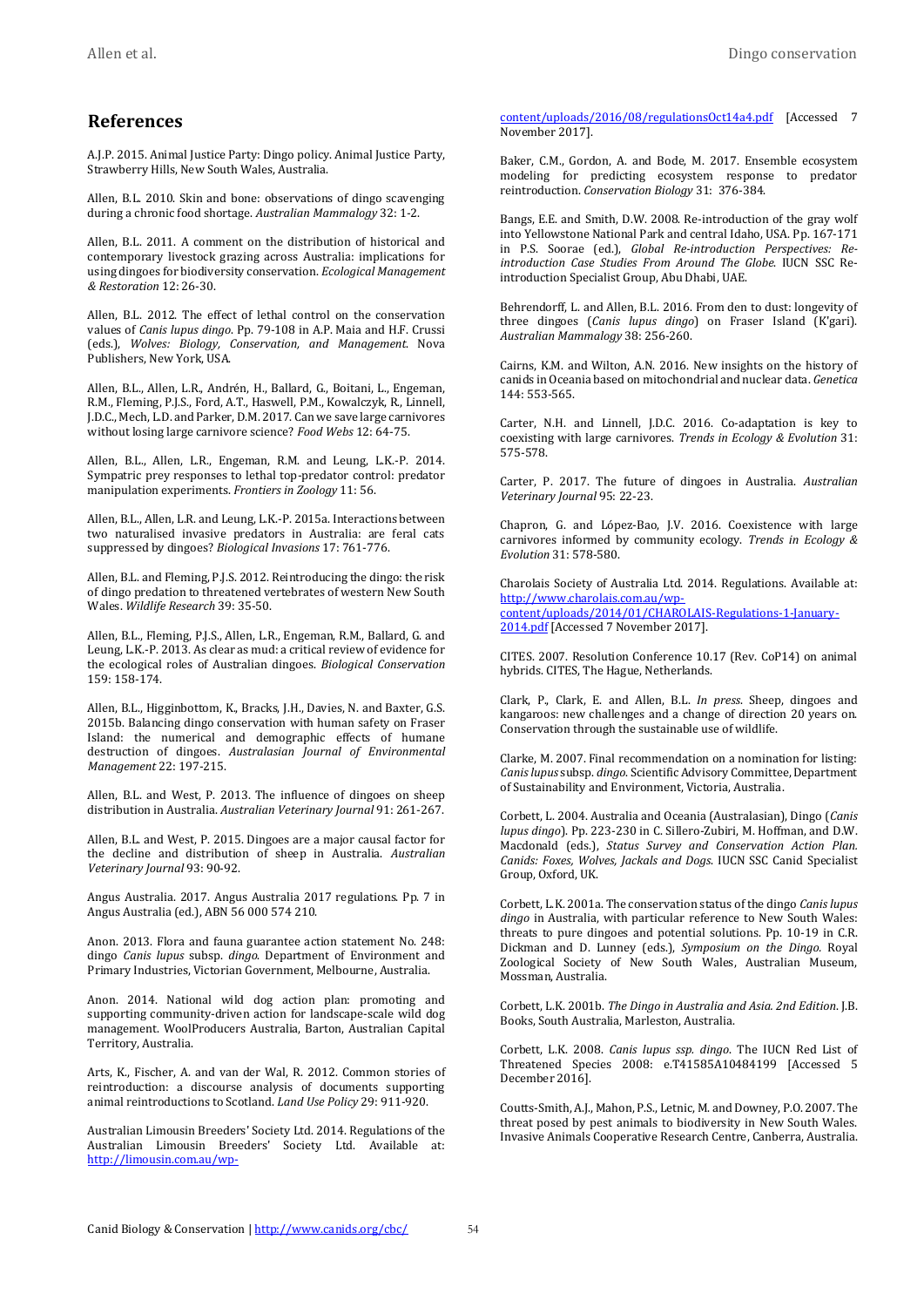Crowther, M.S., Fillios, M., Colman, N. and Letnic, M. 2014. An updated description of the Australian dingo (*Canis dingo* Meyer, 1793). *Journal of Zoology* 293: 192-203.

DEEDI. 2011. Wild dog management strategy 2011-2016. QLD Department of Employment, Economic Development and Innovation, Biosecurity Queensland, Brisbane, Australia.

DEPI. 2013. Action plan for managing wild dogs in Victoria, 2014- 2019. Victorian Department of Environment and Primary Industries, Melbourne, Australia.

Dinets, V. 2015. The *Canis* tangle: a systematics overview and taxonomic recommendations. *Vavilovskii Zhurnal Genetiki i Selektsii – Vavilov Journal of Genetics and Breeding* 19: 286-291.

Doherty, T.S., Dickman, C.R., Glen, A.S., Newsome, T.M., Nimmo, D.G., Ritchie, E.G., Vanak, A.T. and Wirsing, A.J. 2017. The global impacts of domestic dogs on threatened vertebrates. *Biological Conservation* 210: 56-59.

Dressel, S., Sandström, C. and Ericsson, G. 2015. A meta-analysis of studies on attitudes toward bears and wolves across Europe 1976– 2012. *Conservation Biology* 29: 565-574.

DSEWPC. 2013. Media release: Australian pair plead guilty to illegally exporting dingo pups (available at: [http://155.187.2.69/about/media/dept-mr/dept-](http://155.187.2.69/about/media/dept-mr/dept-mr20130506.html))

[mr20130506.html\).](http://155.187.2.69/about/media/dept-mr/dept-mr20130506.html)) Department of Sustainability, Environment, Water, Population and Communities, Canberra, Australia.

Eldridge, S.R., Shakeshaft, B.J. and Nano, T.J. 2002. The impact of wild dog control on cattle, native and introduced herbivores and introduced predators in central Australia. Final report to the Bureau of Rural Sciences. Parks and Wildlife Commission of the Northern Territory, Alice Springs, Australia.

Elledge, A.E., Allen, L.R., Carlsson, B.-L., Wilton, A.N. and Leung, L.K.- P. 2008. An evaluation of genetic analyses, skull morphology and visual appearance for assessing dingo purity: implications for dingo conservation. *Wildlife Research* 35: 812-820.

Elledge, A.E., Leung, L.K.-P., Allen, L.R., Firestone, K. and Wilton, A.N. 2006. Assessing the taxonomic status of dingoes *Canis familiaris dingo* for conservation. *Mammal Review* 36: 142-156.

Estes, J., Crooks, K. and Holt, R.D. 2013. Ecological Role of Predators. Pp. 229-249 in S. Levin (ed.), *Encyclopedia of Biodiversity (Second Edition)*. Academic Press, Massachusetts, USA.

Fleming, P.J.S., Allen, B.L., Allen, L.R., Ballard, G., Bengsen, A.J., Gentle, M.N., McLeod, L.J,. Meek, P.D. and Saunders, G.R. 2014. Management of wild canids in Australia: free-ranging dogs and red foxes. Pp. 105- 149 in A.S. Glen and C.R. Dickman (eds.), *Carnivores of Australia: Past, Present and Future*. CSIRO Publishing, Collingwood, Australia.

Fleming, P.J.S., Allen, B.L. and Ballard, G. 2012a. Seven considerations about dingoes as biodiversity engineers: the socioecological niches of dogs in Australia. *Australian Mammalogy* 34: 119-131.

Fleming, P.J.S., Allen, B.L. and Ballard, G. 2012b. Wild dog ecology, impacts and management in northern Australian cattle enterprises: a review with recommendations for RD&E investments. Meat and Livestock Australia, Sydney, Australia.

Gompper, M.E. 2014. *Free-ranging Dogs and Wildlife Conservation*. Oxford University Press, New York, USA.

Hayward, M.W., Adendorff, J., O'Brien, J., Sholto-Douglas, A., Bissett, C., Moolman, L.C., Bean, P., Fogarty, A., Howarth, D., Slater, R. and Kerley, G.I.H. 2007. The reintroduction of large carnivores to the Eastern Cape Province, South Africa: an assessment. *Oryx* 41: 205- 214.

Hayward, M.W. and Marlow, N. 2014. Will dingoes really conserve wildlife and can our methods tell? *Journal of Applied Ecology* 51: 835-838.

IUCN SSC. 2013. Guidelines for Reintroductions and other conservation translocations. Version 1.0. IUCN Species Survival Commission, Gland, Switzerland.

Jackson, S.M. and Groves, C.P. 2015. *Taxonomy of Australian Mammals*. CSIRO Publishing, Melbourne, Australia.

Jackson, S.M., Groves, C.P., Fleming, P.J.S., Aplin, K.P., Eldridge, M.D.B., Gonzalez, A. and Helgen, K.M. 2017. The wayward dog: is the Australian native dog or dingo a distinct species? *Zootaxa* 4317: 201- 224.

Johnson, C.J. and Wallach, A.D. 2016. The virtuous circle: predatorfriendly farming and ecological restoration in Australia. *Restoration Ecology* 24: 821-826.

Jones, E. 2009. Hybridisation between the dingo, *Canis lupus dingo*, and the domestic dog, *Canis lupus familiaris*, in Victoria: a critical review. *Australian Mammology* 31: 1-7.

Kennedy, M. 2016. Australia's iconic top predator must be protected. *Australian Science*: 40.

Lasley, J.F. 1978. *Genetics of Livestock Improvement. Third edition.* Prentice-Hall, Englewood Cliffs, USA.

Letnic, M. 2014. Stop poisoning dingoes to protect native animals. UNSW Newsroom, University of New South Wales, Sydney, available at [http://newsroom.unsw.edu.au/news/science/stop-poisoning](http://newsroom.unsw.edu.au/news/science/stop-poisoning-dingoes-protect-native-mammals)[dingoes-protect-native-mammals](http://newsroom.unsw.edu.au/news/science/stop-poisoning-dingoes-protect-native-mammals) [Accessed 1 April 2014].

Lewis, P.-M., Burns, G.L. and Jones, D. 2017. Response and responsibility: humans as apex predators and ethical actors in a changing societal environment. *Food Webs* 12: 49-55.

Linnell, J., Salvatori, V. and Boitani, L. 2008. Guidelines for population level management plans for large carnivores: Large Carnivore Initiative for Europe report. European Commission, Rome, Italy.

Maijala, K. 1990. Establishment of a world watch list for endangered livestock breeds. In G. Weiner (ed.), *Animal Genetic Resources: a Global Programme for Sustainable Development*. Proceedings of an FAO Expert Consultation Rome, Italy, September 1989. Food and Agriculture Organization of the United Nations, Rome.

Major, R. 2009. Predation and hybridisation by feral dogs (*Canis lupus familiaris*) - key threatening process listing. New South Wales Department of Environment, Climate Change, and Water, Sydney, Australia.

Markula, A., Hannan-Jones, M. and Csurhes, S. 2016. Serval hybrids: hybrids of *Leptailurus serval* (serval) and *Felis catus* (domestic cat), including the 'savannah cat'. Queensland Government, Brisbane, Australia.

Mech, L.D. 2017. Where can wolves live and how can we live with them? *Biological Conservation* 210 Part A: 310-317.

Mohair Australia Ltd. 2007. Mohair Australia Ltd Herdbook Recording System, By-Law 7 in *Mohair Australia Ltd* (ed.).

Morgan, H.R., Hunter, J.T., Ballard, G., Reid, N.C.H. and Fleming, P.J.S. 2017. Trophic cascades and dingoes in Australia: does the Yellowstone wolf–elk–willow model apply? *Food Webs* 12: 76-87.

Newsome, T.M., Ballard, G., Crowther, M.S., Dellinger, J.A., Fleming, P.J.S., Glen, A.S., Greenville, A.C., Johnson, C.N., Letnic, M., Moseby, K.E., Nimmo, D.G., Nelson, M.P., Read, J.L., Ripple, W.J., Ritchie, E.G., Shores, C.R., Wallach, A.D., Wirsing, A.J. and Dickman, C.R. 2015.